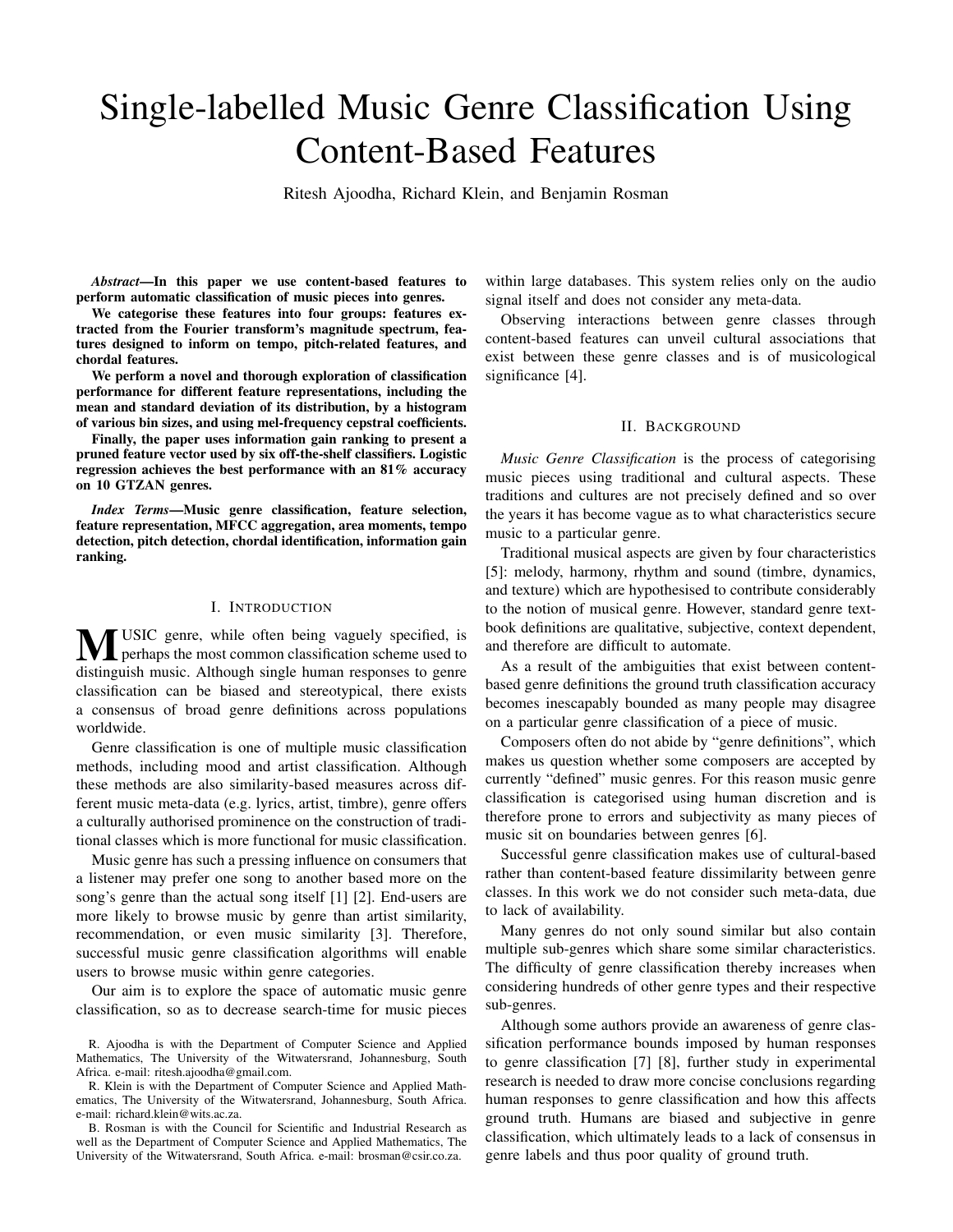To make matters worse, genre definitions evolve over time and continuously give rise to newer structures that have significantly different feature compositions [9]. Therefore, regardless of feature dimensionality, well-built classification procedures are required to classify features successfully with some regard for genre development. This is difficult as the scalability of even the most powerful supervised classification models are unsatisfactory [10].

| Benetos and Kotropoulos (2008) | 75.0% |
|--------------------------------|-------|
| Bergstra et al. (2006)         | 82.5% |
| Holzapfel and Stylianou (2008) | 74.0% |
| Li et al. (2003)               | 79.7% |
| Lidy et al. (2007)             | 76.8% |
| Panagakis et al. (2008)        | 78.2% |
| Sturm (2013)                   | 83.0% |
| Tzanetakis and Cook (2002)     | 61.0% |
|                                |       |

TABLE I: Noteworthy genre classification algorithms on 10 GTZAN genres.

A review of the literature shows very few capable genre classification systems using the GTZAN dataset. The GTZAN dataset is a collection of 1000 thirty second excepts. The 1000 music excepts are categorised into 10 genres, 100 excepts for each genre. Systems thus far have not adopted automatic genre classification models for media retrieval and recommendation. Successful genre classification includes work by Sturm (2013) [11] who achieved 73-83% on 10 genres; and Bergstra et. al. (2006) [12] who achieved 82*.*50% on 10 GTZAN genres [13]. Table I shows some noteworthy music genre classification algorithms on 10 GTZAN genres.

## III. FEATURE ANALYSIS

Music comprises of instrument sounds, speech sound, and environmental sounds [14] [15]. In this section we present several features that are hypothesised to be characteristics that can be used to correctly classify musical genre.

These features are organised into four main categories: *Magnitude-based features*, where timbral features that describe loudness, noisiness, compactness, etc. are presented; *Tempobased features*, where methods that explore rhythmic aspects of the signal are provided; *Pitch-based features*, where algorithms that describe the pitch of music signals are presented; and finally, *Chordal Progression features*, where we explore chroma as a chordal (environmental) distinguishing feature.

Before we present these four families of features, we will firstly introduce four feature representations that will be explored for each feature distribution.

#### *A. Feature Representation*

In addition to the mean, the following feature representations will be applied to each feature and the best representation for each feature will be used in the final classification.

The Feature Histogram: The feature histogram arranges the feature's local window intensities into bin ranges. The content of each bin is counted and modelled by a frequency histogram. The histogram bin values are normalised and used for classification.

MFCC Aggregation: MFCC representation is a wellknown feature representation that takes the first *n* MFC coefficients (coefficients that make up the short-term power spectrum of sound) as it would a 16khz signal [16] [17]. If the feature contains more than one dimension, then each dimension is assessed independently and *n* coefficients will be produced per dimension. In this paper we set  $n = 4$ .

Area Moments: Image moments is a central concept in computer vision and has its root in image processing. Fujinaga (1996) [16] produced 10 such moments for image processing: an image is treated as a 2-dimensional function  $f(x, y) =$ *z*, where *x* and *y* are indexes of the underlying matrix. The feature values extracted from the audio signal will be treated as a 2-dimensional image and Fujinaga's moments algorithm will be applied to the feature vector.

#### *B. Magnitude-based Features*

The magnitude spectrum, obtained from the fast Fourier transform of a signal, houses a family of spectral features which can be used for genre classification. Exploration of the magnitude spectrum has allowed us to identify signal change, noisiness, loudness and many other spectral features that describe aspects of discrete time signals for automatic music genre classification.

Exploring peak-based features, from the local maxima of the frequency domain, creates opportunities to analyse the signal more thoroughly. In this section we explore magnitude-based features for music genre classification.

*1) Spectral Slope:* The *spectral slope* can be observed when natural audio signals tend to have less energy at high frequencies. Peeters (2004) [18] provides a way to quantify this by applying a linear regression to the *magnitude spectrum* of the signal, which produces a single number indicating the slope of the line-of-best-fit through the spectral data.

*2) Compactness:* Compactness is a measure of the noisiness of a signal [17] and is calculated by comparing the value of a magnitude spectrum bin with its surrounding values. In many genres (e.g. metal) a random and persistent disturbance that obscures the clarity of sound is desired, which this feature will detect. Figure 3(a) shows the compactness feature values distributed over 10 GTZAN genres.

*3) Loudness:* Specific loudness is the loudness associated with each critical band of hearing. Total loudness has been used for multi-speaker speech activity detection, automatic speech recognition, instrument recognition and music genre classification.

*4) Onset Detection:* Onset detection describes information about the initial magnitude of a piece of music [19]. This feature describes the rise in magnitude from zero to some initial value.

*5) Peak Detection:* Studying the peaks of a signal allows us to account for various principal features that are contained within a signal. For example, peak-based features such as crest factor, peak flux, centroid, and smoothness can help us describe the quality of AC waveform power and detecting vibration. The peak detection algorithm by [20] will be used for extracting peak-based features. Mckay (2005) calculated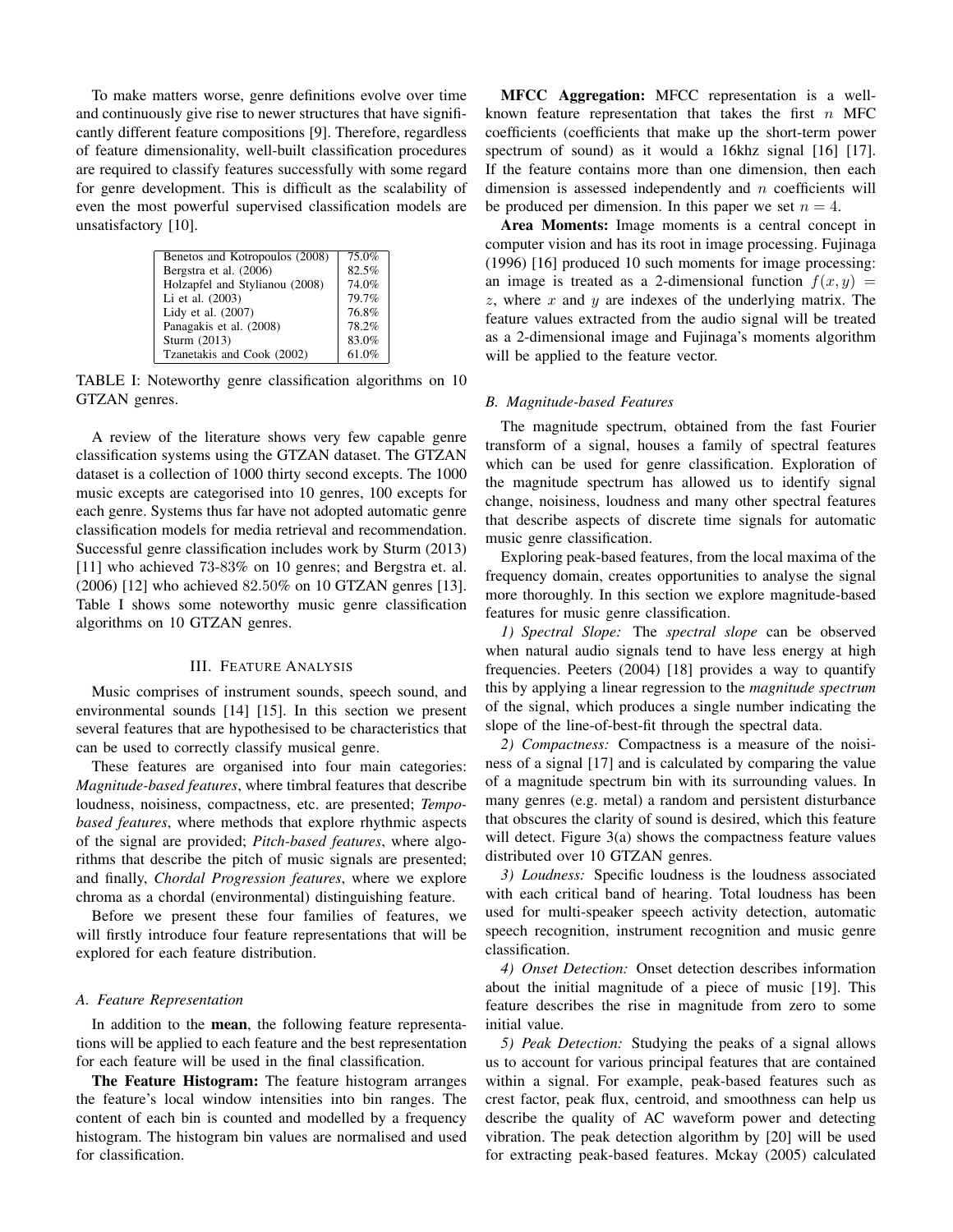peaks by detecting local maxima in the frequency bins, and these maximum are calculated within a threshold where the largest maxima within this threshold is considered [20]. These global peaks per threshold are considered without any information about bin location. In our experiments we took a peak threshold of 10. Treating this set of peak values together as a 16khz signal, we then represent these peak values by the centroid, flux, and smoothness features.

*6) Spectral Flux:* Spectral flux is a content-based feature that measures the rate of change of the magnitude spectrum. This is achieved by comparing every frame of the magnitude spectrum with its previous frame.

*7) Spectral Variability:* Statistical variability measures dispersion in data, i.e. how closely or spread-out the signal is clustered. We can achieve this by measuring the standard deviation of the magnitude spectrum of the signal.

*8) Mel-Frequency Cepstral Coefficients:* Mel-frequency cepstral coefficients (MFCCs) are the coefficients that together make up a Mel-frequency cepstrum. The components of MFCC are those from the cepstral representation of the audio signal. In the Mel-frequency cepstrum the frequency bands are equally spaced which favours the human auditory system more than using the cepstrum feature alone, which uses linearlyspaced frequency bands.

*9) Spectral Flatness:* Spectral flatness is a feature used to calibrate how pure tonal sounds are in comparison to noisy ones. Pure tonal sound refers to resonant structure in a power spectrum, compared to other parts containing white noise.

*10) Spectral Rolloff:* According to [18], [12], spectral rolloff point is the frequency such that 85% of the signal energy is contained below this frequency. It is correlated with the harmonic/noise cutting frequency [18]. Figure 3(d) shows the spectral rolloff feature values distributed over 10 GTZAN genres.

### *C. Tempo Detection*

Most music retains regular rhythmic formations that creates an impression of tempo. With the purpose of understanding the nature of music to perform genre classification, tempo must be understood and preserved as a feature description. In this section we establish tempo detection schemes for music genre classification. Having already established a method to detect the vitality in a music excerpt by using spectral energy, which is the root mean square (RMS) of the music signal, we present in this section the beat histogram as a crucial feature vector.

*1) Energy:* Energy is a fundamental descriptor used in speech and audio processing [21]. Energy is measured by calculating the RMS of a discrete-time signal. Figure  $3(c)$ shows the energy feature values distributed over 10 GTZAN genres.

Examining the arithmetic average of the first *n* windows of a signal (for our experiments we took  $n = 100$ ) and calculating the fraction of these which are below the average, we can calculate the percentage of silence that exists in the signal as the *fraction of low energy*.

*2) The Beat Histogram:* The beat histogram is an arrangement of signal strength to yield rhythmic intervals. This is accomplished by measuring the energy of *n* consecutive windows and computing the fast Fourier transform of the result. This type of feature will produce a very large design matrix and so a simple feature representation is needed. In our experiments the mean feature representation outperformed MFCC and the 20-bin feature histogram.

# *D. Pitch and Speech Detection*

Pitch is a perceived characteristic contained in the frequency of music content. Most music of the same genre exhibit melodies that are just combined notes from a scale set. For example, most notes from an impressionistic piece are taken from whole-tone scales, whereas notes from a jazz pieces of music are taken from pentatonic scales. However, often environmental sounds overtone pitch, disguising available pitch-related elements, which make it difficult to extract pitch computationally. Even human auditory systems can find it difficult to distinguish pitch under these conditions.

In this section we explore pitch and speech related algorithms as an amalgam of these characteristics are hypothesised to describe singing. Together, pitch and speech detection schemes can help us understand gliding, portamento, or even vibrato.

*1) Amplitude Modulation:* For many musical instruments amplitude periodic modulation is a distinctive quantity. Style introduces characteristic amplitude variation into music tones. It has been observed that changing amplitude envelopes leads to similarity judgments on musical timbre [22]. The energy envelope is useful to extract features measuring amplitude modulation (AM). It has been observed that heuristic strength and frequency of AM can be calculated at two frequency ranges: the first range is between 4 and 8 Hz (where the AM is in conjunction with vibrato) and the second range is between 10 to 40 Hz which correspond to "graininess" or "roughness" of the tone.

*2) Zero Crossing Rate:* The *zero crossing rate* (ZCR) is the frequency of sign changes that occur along a discrete-time signal. Being a thorough percussive descriptor, this feature has been used in both speech recognition as well as in audio information retrieval. Figure 3(b) shows the strongest beat values distributed over 10 GTZAN genres.

#### *E. Chordal Progressions*

Introducing spectral feature extraction to genre detection problems created opportunities to exploit single characteristics of music. Chord structure and progressions have defining traits of music for many years.

*1) Chroma:* Chroma is defined as a 12 component design matrix where each dimension represents the intensity associated with a particular semitone, regardless of octave [23]. This section implements MFCC-based chroma by extracting MFCCs derived from a 12 component chroma design matrix. Since the components of chroma describe the distribution of semitones in a piece of music, it also informs us how notes are arranged and thus provides information about chordal harmonies. Therefore, modelling chroma indicates if a particular genre displays an attachment or relation to harmonic chordal progressions, as some genres do.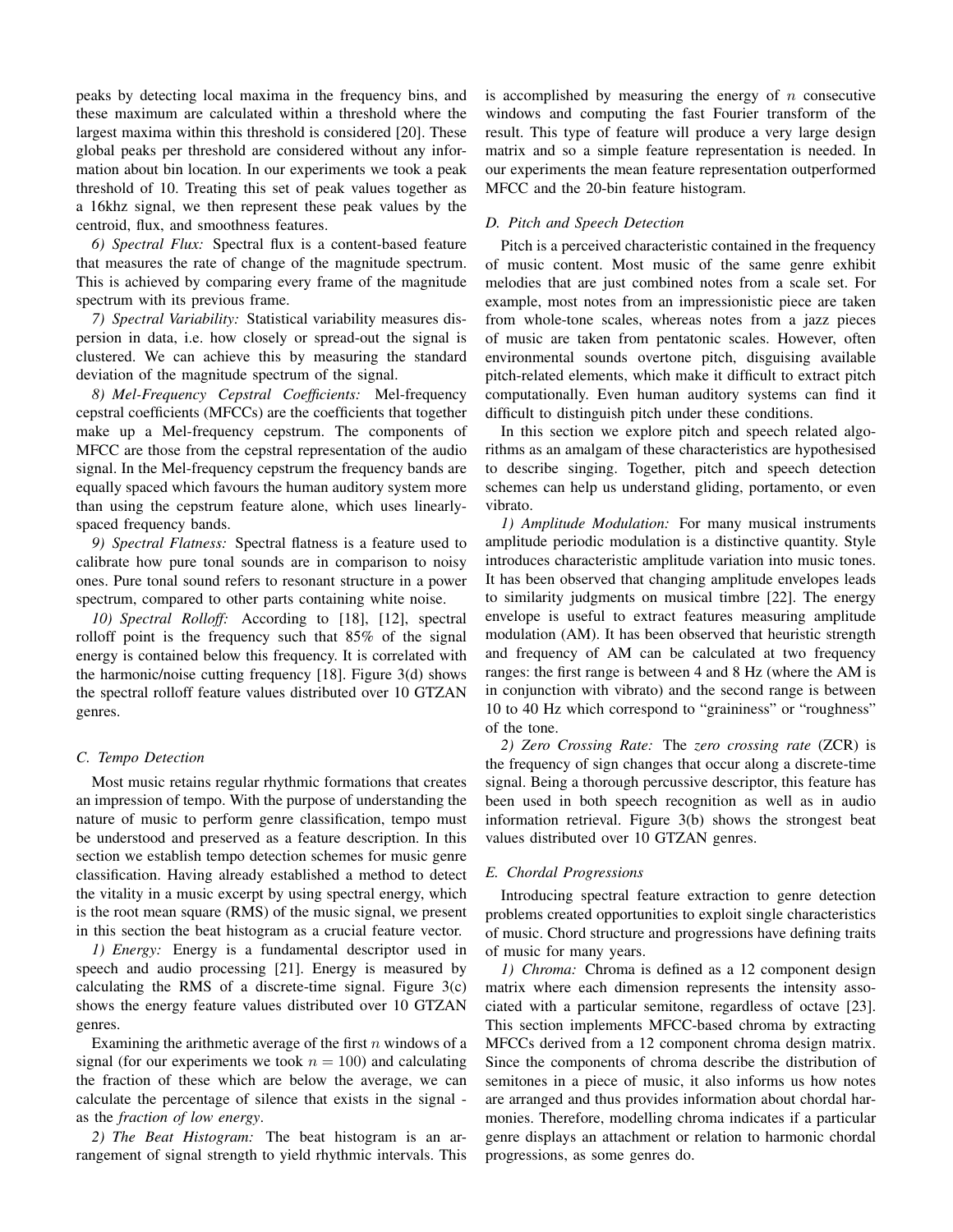# IV. FEATURE SELECTION

In the upper part of Table II, we present the features mantained after using the Information gain ranking algorithm. Information gain ranking is a filter method that evaluates the worth of a feature by measuring the information gain with respect to the class. The lower part of Table II lists the eliminated features.

The cut-off point was chosen by considering Figure 1, which shows the results of taking different numbers of features with the highest contributions and using them to classify 10 GTZAN genres. The red-line in Figure 1 shows the cutoffpoint taken at 459 features in its respective representation. Figure 1 suggests we could have chosen about 100 features and achieved between 70-75% classification accuracy with minimal performance loss, but we extended this for robustness reasons.

#### V. AUTOMATIC MUSIC GENRE CLASSIFICATION

In this section we use the selected features outlined in the upper portion of Table II to perform genre classification on 10 GTZAN genres. Table III yields the results of this experiment: the first column lists the classifiers used; the second column gives us the accuracy for each classifier to correctly identify 10 genres; finally, the third column lists the time to build each classification model. The implementation details of each of the algorithms are outlined in Table IV. Six of-the-shelf classifiers were used: Naïve Bayes; Support Vector Machines; Multilayer Perceptron; Linear Logistic Regression Models; K-Nearest Neighbours; and Random Forests.



Fig. 1: Classification accuracy vs the number of highest contributing features to classify 10 GTZAN genres.

It is seen that all of the classification algorithms outperform the Naïve Bayes method. The Support Vector machine, Multilayer Perceptron and Random Forests are aligned by their performance with the Multilayer Perception taking the most time to build. The Linear Logistic Regression Model provides the best classification score of 81%. However, with the exception of the Multilayer Perceptron, the Linear Logistic Regression Model takes the longest time to build. Figure 2 shows the confusion matrix for 10 GTZAN genres using Linear Logistic Regression Models with 10-fold cross validation. The particular cluster overlap between rock and country

| <b>Features Maintained</b>               | Rep.         | Dim. 459                 |
|------------------------------------------|--------------|--------------------------|
| Spectral Flux                            | MFCC         | 4                        |
| Spectral Variability                     | MFCC         | $\overline{\mathbf{4}}$  |
| Compactness                              | $Mean + SD$  | $\overline{c}$           |
| <b>MFCCs</b>                             | MFCC         | 52                       |
| Peak Centroid                            | $Mean + SD$  | 2                        |
| Peak Smoothness                          | SD           | 1                        |
| Complex Domain Onset Detection           | Mean         | 1                        |
| Loudness + Sharpness and Spread          | Mean         | 26                       |
| OBSI + Radio                             | Mean         | 17                       |
| Spectral Decrease                        | Mean         | 1                        |
| <b>Spectral Flattness</b>                | Mean         | 20                       |
| Spectral Slope                           | Mean         | 1                        |
| Shape Statistic spread                   | Mean         | 1                        |
| Spectral Centroid                        | MFCC         | $\overline{\mathcal{L}}$ |
| Spectral Rolloff                         | SD           | 1                        |
| Spectral Crest                           | Mean         | 19                       |
| Spectral Variation                       | Mean         | 1                        |
| <b>Autocorrelation Coefficients</b>      | Mean         | 49                       |
| <b>Amplitude Modulation</b>              | Mean         | 8                        |
| Zero Crossing + SF                       | <b>MFCC</b>  | 8                        |
| <b>Envelope Statistic Spread</b>         | Mean         | 1                        |
| LPC and LSF                              | Mean         | 12                       |
| <b>RMS</b>                               | $Mean + SD$  | $\overline{c}$           |
| Fraction of Low Energy                   | Mean         | 1                        |
| Beat Histogram                           | SD           | 171                      |
| Strength of Strongest Beat               | Mean         | 1                        |
| Temporal Statistic Spread                | Mean         | 1                        |
| Chroma                                   | MFCC         | 48                       |
| <b>Features Eliminated</b>               | Rep.         | Dim. 223                 |
| Peak Flux                                | $20$ -bin FH | 20                       |
| Peak Smoothness                          | Mean         | 1                        |
| Shape Statistic centroid, skewness       | Mean         | $\mathbf{1}$             |
| Shape Statistic Kurtosis                 | Mean         | $\overline{c}$           |
| Strongest Frequency of Centroid          | MFCC         | 4                        |
| Spectral Rolloff                         | Mean         | 1                        |
| Strongest Frequency of FFT               | MFCC         | 4                        |
| Envelope Centroid, Skewness and Kurtosis | Mean         | $\overline{4}$           |
| Beat Histogram                           | Mean         | 171                      |
| <b>Strongest Beat</b>                    | $Mean + SD$  | 2                        |
| Strength of Strongest Beat               | SD           | 1                        |
| Fraction of Low Energy                   | SD           | 1                        |
| Beat Sum                                 | MFCC         | 4                        |
| Relative Difference Function             | MFCC         | $\overline{4}$           |
| Temporal Statistic Centroid              | Mean         | 1                        |
| <b>Temporal Statistic Skewness</b>       | Mean         | 1                        |
| Temporal Statistic Kurtosis              | Mean         | 1                        |

TABLE II: The features maintained (upper portion) and the eliminated features (lower portion). Column two and three list the feature representation and feature dimension respectively.

music (and rock and disco) is observed. Although our results are in line with the best performing methods, and we have not exceeded them, we offer a valuable contribution in the form of feature analysis and representation for music genre classification.

#### VI. CONCLUSION AND RECOMMENDATIONS

Although recent classification accuracy suggests that the performance of learning models for genre classification have become bounded, there is no confirmation to date to suggest these bounds cannot be exceeded. Nonetheless, small changes to existing models are unlikely to produce significantly better classification scores. Therefore, more attention to how feature extraction and classification are performed, or perhaps completely new approaches, are crucial to greatly exceed these bounds.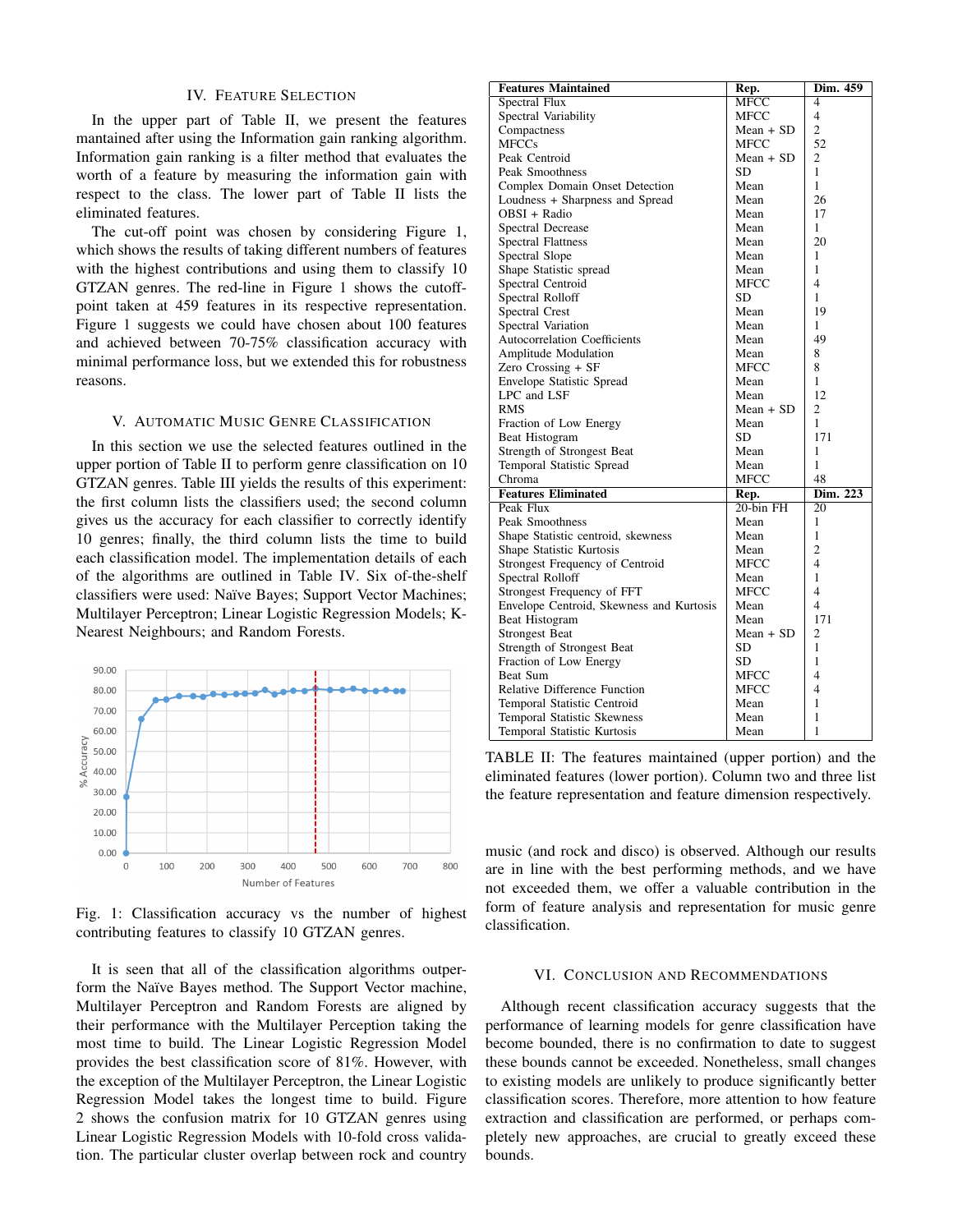| <b>Classifier</b>                 | Accuracy | Time to build model |
|-----------------------------------|----------|---------------------|
|                                   |          |                     |
| Naïve Bayes                       | 53.2%    | $0.56 \text{ sec}$  |
| Support vector machines           | 75.4%    | 3.82 sec            |
| Multilayer perceptron             | 75.2%    | 27.48 sec           |
| Linear logistic regression models | 81.00%   | 25.25 sec           |
| K-nearest neighbours              | 72.80%   | $0.01 \text{ sec}$  |
| Random forests                    | 75.7%    | 18.08 sec           |

TABLE III: Automatic genre classification using the thinned feature vector.

| <b>Classifier</b>        | <b>Parameters</b> used                                |
|--------------------------|-------------------------------------------------------|
| Naïve Bayes              | Used a normal distribution for numeric at-            |
|                          | tributes and supervised discretization                |
| vector<br>Support<br>ma- | Kernal degree $= 3$ ; tolarance of termination        |
| chines                   | criteria = $0.001$ ; epsilon for the loss function =  |
|                          | 0.1; did not normalise; used polynomial kernal:       |
|                          | $(gamma * u'v + coef0)^{\text{degree}}.$              |
| Multilayer perceptron    | Number of hidden layers $=$ Number of classes;        |
|                          | learning rate $= 0.3$ ; training time $= 500$ epochs; |
|                          | validation threshold $= 20$ .                         |
| Linear logistic regres-  | Maximum number of iterations for LogitBoost           |
| sion models              | $= 500$                                               |
| K-nearest neighbours     | Number of neighbours to use $= 1$ ; using the ab-     |
|                          | solute error for cross validation; Linear search      |
|                          | algorithm                                             |
| Random forests           | Number of trees used $= 1000$                         |

TABLE IV: Implementation details of each classification algorithm.

Erroneous genre labels are often caused by inexperienced respondents and not being exposed to enough of the recording [7], [24], [8]. The reliability of a learning model is purely measured by the quality of its ground truth and so extensive measures must be taken to ensure that the ground truth is well founded and motivated.

Since genre classification is usually performed by humans who observe cultural features (observations of arts and other manifestations of genre cognitively regarded collectively) more than content related features, we should not expect to achieve ground breaking results by classifying genre purely on content-based features. This is evident as the best genre classification algorithms using content-based features only achieve between 75-83% on 10 GTZAN genres.

Incorporating cultural features with structural ones in the feature domain could notably increase current classification rates [25]. Large scale musical structures are present in most music genre types. Understanding the form (cyclic, binary, rondo) of a piece of music can immediately designate a small set of potential genre categories to which the piece could belong. These overall structure-based feature descriptions can be preserved in learning models by using classifiers that exhibit memory<sup>1</sup>. Preserving memory in learning models have been mostly ignored and could hold the key to better understanding chordal progressions and complex melodic structures.

The musicality of a listener is not only required when constructing ground truth, but can also be used to satisfy a particular customer's genre preference. Further empirical research in human responses to genre classification can reveal if certain consumers with different musicality will appreciate

<sup>1</sup>Much like how hidden Markov models or recurrent neural networks work.



Fig. 2: The confusion matrix for 10 GTZAN genres using linear logistic regression models with 10-fold cross validation. The row and column labels represent genre labels where: *G*<sup>1</sup>  $=$  Blues,  $G_2$  = Classical,  $G_3$  = Country,  $G_4$  = Disco,  $G_5$  = Hiphop,  $G_6$  = Jazz,  $G_7$  = Metal,  $G_8$  = Pop,  $G_9$  = Reggae, and  $G_{10}$  = **Rock**.

music differently. Empirical research should compare and contrast different classification scores for different kinds of customers in terms of age, culture, and musicality. This type of psychological research will enhance our understanding of the possibilities to increase the dependability of ground truth and will also allow us to personalise multiple learning models to cater for groups of individuals' needs rather than forcing a one fits all approach.

## ACKNOWLEDGMENT

The first author gratefully acknowledges the support of the *NRF Scarce Skills Doctoral Scholarship*, and *the Post-Graduate Merit Award Scholarship* for Doctoral Studies.

#### **REFERENCES**

- [1] A. C. North and D. J. Hargreaves, "Liking for musical styles," *Musicae Scientiae*, vol. 1, no. 1, pp. 109–128, 1997.
- [2] H. G. Tekman and N. Hortacsu, "Aspects of stylistic knowledge: What are different styles like and why do we listen to them?" *Psychology of Music*, vol. 30, no. 1, pp. 28–47, 2002.
- [3] J. H. Lee and J. S. Downie, "Survey of music information needs, uses, and seeking behaviours: Preliminary findings." in *ISMIR*, vol. 2004, 2004, p. 5th.
- [4] C. McKay and I. Fujinaga, "Automatic music classification and the importance of instrument identification," in *Proceedings of the Conference on Interdisciplinary Musicology*, 2005.
- [5] J. D. White, *The analysis of music*. Prentice-Hall Englewood Cliffs, NJ, 1976.
- [6] T. Li, M. Ogihara, and Q. Li, "A comparative study on contentbased music genre classification," in *Proceedings of the 26th annual international ACM SIGIR conference on Research and development in informaion retrieval*. ACM, 2003, pp. 282–289.
- [7] R. O. Gjerdingen and D. Perrott, "Scanning the dial: The rapid recognition of music genres," *Journal of New Music Research*, vol. 37, no. 2, pp. 93–100, 2008.